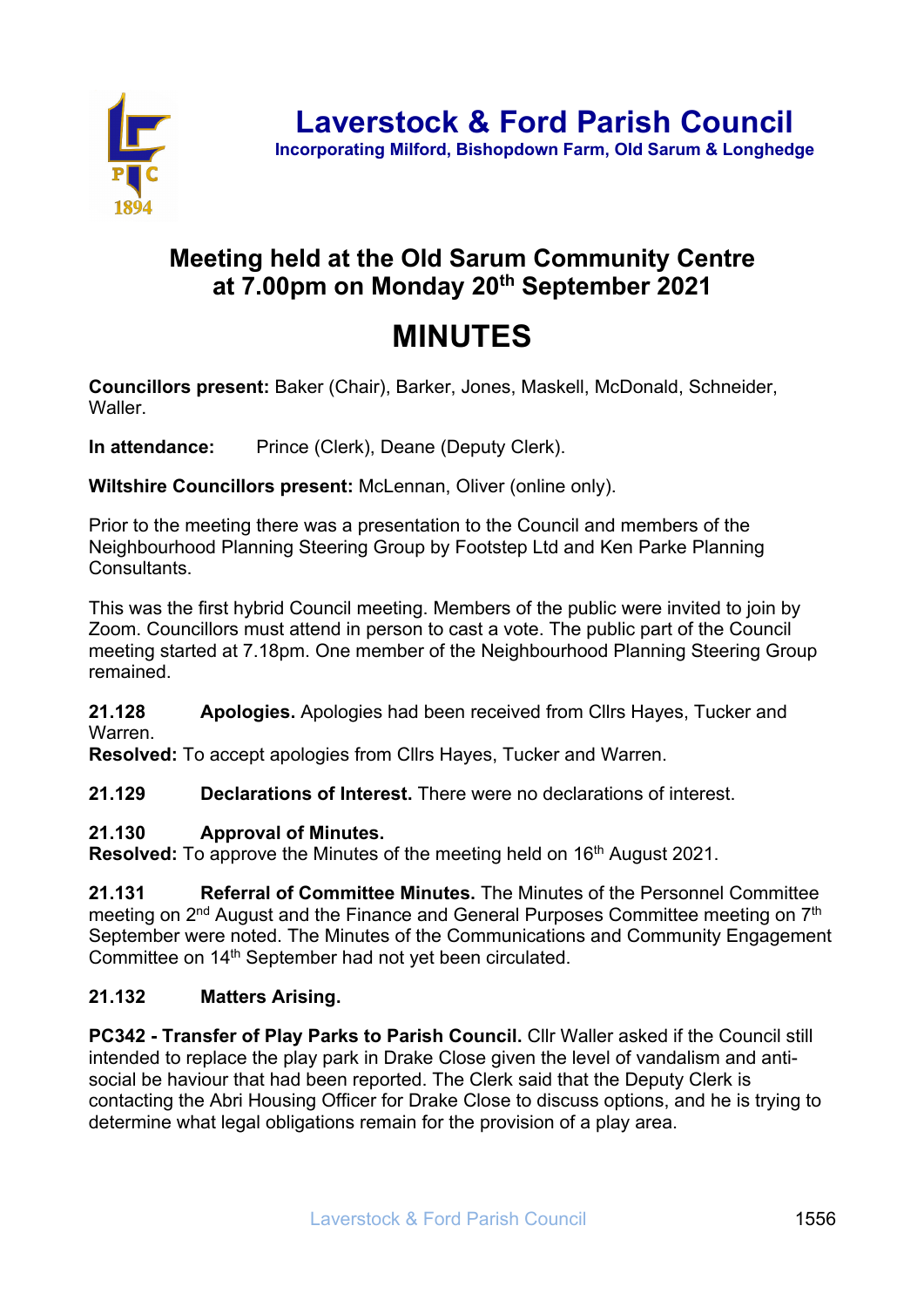#### **21.133 Planning**

#### **Planning Application Log.**

**Resolved:** To approve the following responses.

PL/2021/05383. Extend the external front porch of the property at 26 Ash Crescent, Bishopdown. NO COMMENT.

PL/2021/07335. Variation of condition 2 for application 18/07607/FUL. Temporary siting for 5 years of a two-storey modular building to provide temporary office space during the refurbishment of Portway House, Old Sarum Park. NO COMMENT.

PL/2021/07753. Single storey extension to rear elevation. 2 Gibson Place, Longhedge. NO COMMENT.

PL/2021/08176. Conversion of garage, two-storey side extension and outbuilding to garden area. 10 Becket Way, Laverstock. NO COMMENT.

**Longhedge update.** The Clerk reported on three issues.

- 1. Delivery of the Community Open Space. Following correspondence with the developer and Wiltshire Council officers it now appears that Legal Services are going to request a Deed of Variation to the S106 Agreement to reflect the altered financial provisions. Work on the reprofiling and hard landscaping is continuing slowly.
- 2. Maintenance funding of Open Space. The Clerk briefly recounted the negotiations that had taken place in 2019 to agree the maintenance funding that would accompany areas of Open Space (other than the Community Open Space) to be transferred to the Council. This should also have been subject to a Deed of Variation between Wiltshire Council and the developer. Nothing was done however, and this might cause a delay with future transfers.
- 3. Neighbourhood Equipped Area for Play. The site has now been cleared and an early provision is expected. At the same time, it is hoped to build some raised beds as a community growing area on management company land alongside the play area. These will be provided using grant funding from a Housing Association.

**Link path between Longhedge and Old Sarum.** Cllr Barker outlined the issue of the middle link path between the two communities. The planned position was impractical because it ended at a deep drainage gully on the Old Sarum side. The Clerk had suggested changing the location to coincide with a 'desire' path on flat ground, but adjacent residents had objected. Cllr Barker met with these residents and as a result of discussions she suggested that the middle path be deleted. The Clerk said that removal of this path would probably require the consent of Wiltshire Council Highways and Planning officers. The Chair requested that the Clerk contact the officers to seek their views and that meanwhile the Council consult with more residents. **Action Clerk.**  The Deputy Clerk said that the views of residents might change when the eastern link path is completed as part of final phase of the development.

**Neighbourhood Planning Update.** A member of the Steering Group reported that they are working on responses to the consultation and expect to have a new draft for the Council at the next meeting in October.

**21.134 Hybrid Meetings and IT upgrade.** This item was deferred until the October meeting of the Council.

**21.135 Highways Improvement Request.** The Chair gave an outline of the proposal to extend the 20mph speed limit on Milford Mill Road. It currently ends just before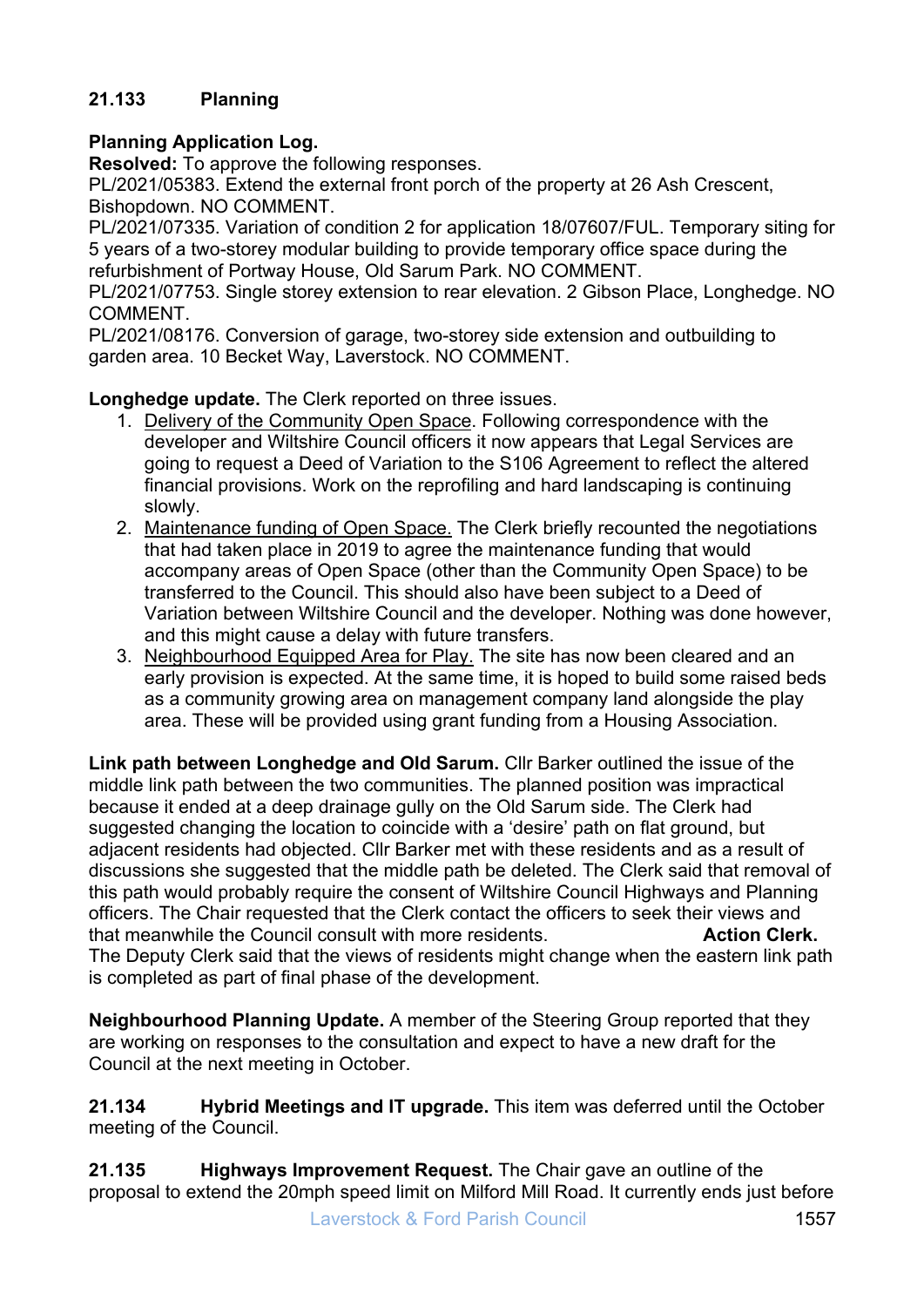the mediaeval bridge on the Salisbury City side. There were 3 options. Leave it where it is, extend it to the junction with Queen Manor Road or extend it along the length of Milford Mill Road (MMR) to the railway bridge. The Deputy Clerk said that this option would increase the amount of street furniture on a rural road and that there was no suitable location for a community speedwatch or Speed Indicator Device. There being no clear majority on any one option it was agreed to defer a decision until the October meeting and to seek resident's views.

**21.136 Approval of Contract for Tree Work.** The Clerk described the contract for tree work at Pilgrims Way and Old Sarum. Much of it was for the removal of trees suffering from Ash dieback. The total was above his spending limit.

**Resolved:** To approve a contract for £3,335 for tree work at Old Sarum and Pilgrims Way.

**21.137 Longhedge Land Transfers.** The Clerk had circulated a report on three land transfers from the developer. Completion of the transfers will not take place until the associated funds have been received.

**Resolved:** That the Council approves that the transfer deeds and any attached plans for the land at Longhedge, designated as Areas D, J and M, be signed by any two Parish Councillors in accordance with Standing Order 23.

### **21.138 Finance.**

The Chair requested a breakdown of the Community Infrastructure funds received in August. The Clerk reported that £8,644.38 came from the first phase of extra dwellings at Longhedge, £5,127.56 from the 3 extra dwelling in Mynarski Close, Longhedge and £1,567.66 from two new dwellings in Beechcraft Road, Laverstock. The Clerk confirmed that there were no overtime payments other than those related to a statutory provision for holidays. He has not claimed for 28 hours of overtime worked in August. The Monthly Finance documents had been checked and approved by Cllr Tucker.

**Adoption of Monthly Accounts.** The Financial Statement had previously been circulated in Report 21.138. The total funds held at the end of August 2021 were £1,274,904.27 of which £1,186,507.57 were earmarked or restricted reserves.

**Resolved:** To adopt the monthly accounts as a true record of the Council's finances.

**Cheque & Debit Card Payments.** The list of payments had been circulated in Report 21.138. Total cheque payments in September 2021 amounted to £15,490.59. Debit card and direct debit payments in August 2021 amounted to £912.39. **Resolved:** To approve the cheque and debit card payments in August, and the debit card payment of £998.63 on 10<sup>th</sup> September for hardware to facilitate a hybrid meeting.

**Reserves and Treasury Deposit Report.** Summaries of Financial Reserves and Deposits had been presented in Report 21.138. Earmarked and Restricted Reserves at the end of August 2021 were £1,186,507.57. The balance on the 32 Day Notice Account at the end of August 2021 was £717,281.99 including interest of £5,398.58.

**Resolved:** That the Council has received the reports of Financial Reserves and Treasury Deposits.

## **21.139 Clerk's Report & Correspondence.**

**Whitebridge Green. Occupation by Travellers.** The Clerk gave a summary of the unauthorised encampment including the assistance received from the police and the